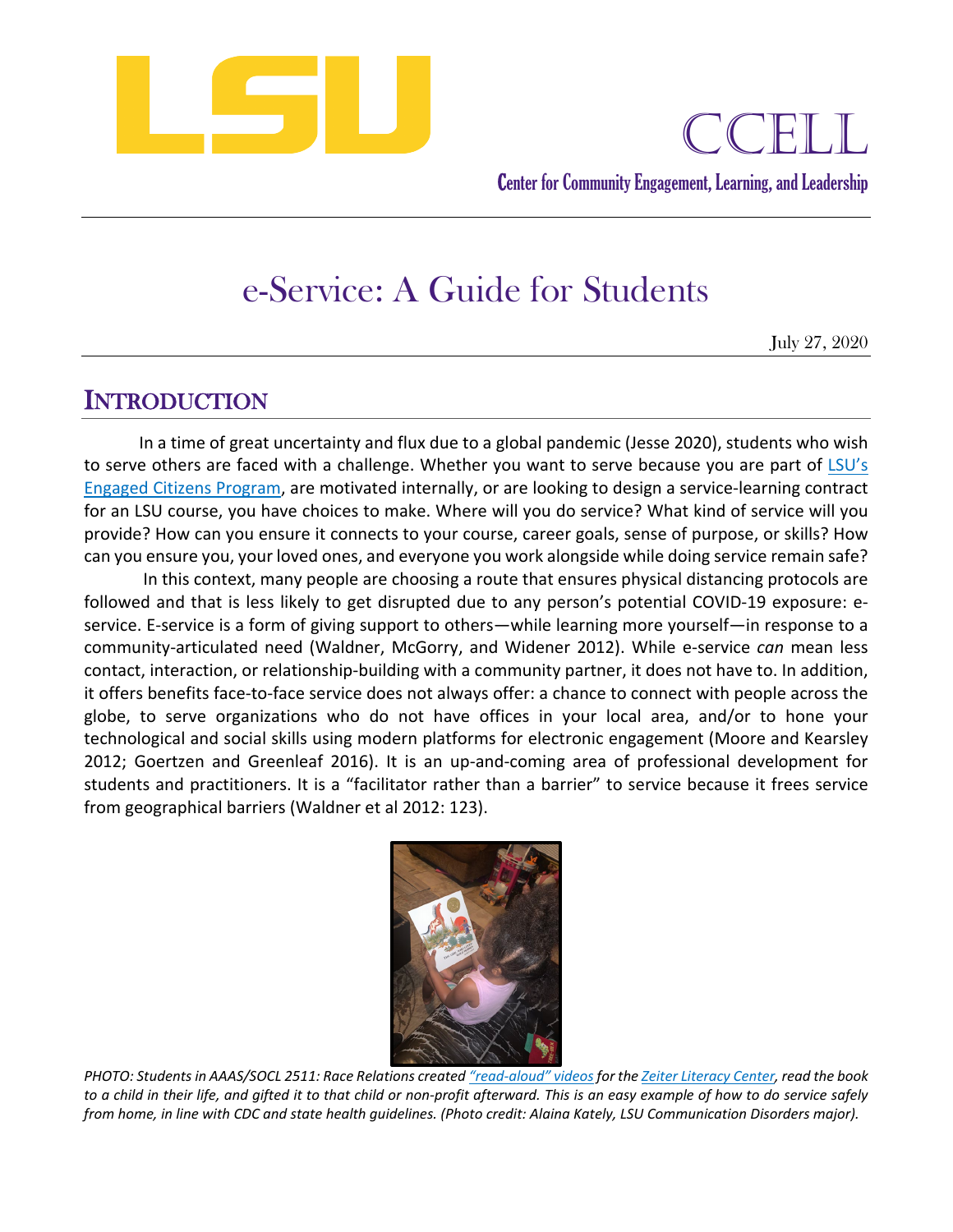# E-SERVICE BEST PRACTICES

 practice for you in your field. "Best practices" for doing e-service closely mirror best practices for service in person, they merely take place with different tools and in different venues. If you have done service with one exception: technology and tools get added to the *top* of the list. Online courses and degree programs are outpacing their on-campus counterparts in terms of growth rates (Lederman 2018). Learning how to do multiple types of engagement online, then, is great before, you will recognize the parallels in best practices for e-service and face-to-face (F2F) service here,

#### Tools and Technology

Prior to conducting e-service with a community partner, you should understand what tools and technology they need or expect you to use to engage with them. Many organizations with pre-published e-service opportunities will have this information publicly available online. If you are working with a local community partner you have collaborated with in the past to design work you can do from home, you can ask about tools and tech directly. If your partner is comfortable working via email and phone calls only, be sure you are prepared to check your phone and email frequently. If they want you to upload videos to YouTube, host meetings on Zoom, create Instagram videos, or utilize a specialist tool such as free transcription software, ask yourself if you are prepared before you agree to begin. Do you know how to make and edit videos? Do you have access to the software necessary to do the work? Are you familiar enough with it to do the job? Or do you need some practice and training first?

 communicate and collaborate (eg. computer or phone that can record good video, high-speed internet resources your local public library or your educational institution may offer. During the early months of speed internet to people in library parking lots when the buildings themselves had to close. Resources such as these could be available to you if your locality goes into another stay-at-home order and/or your To ensure you are prepared to engage, be sure you have: a) familiarity with and access to the tools the community partner needs you to use and b) access to technological equipment necessary to connection). You can watch video tutorials online, practice the skill (eg. video making or Zoom conferencing) with friends and family, or read FAQ and instructional pages online prior to entering a service agreement with a community partner. If you do not have stable internet access at home, research COVID-19 in 2020, for example, the East Baton Rouge Public Library system worked to provide highinternet access at home is not reliable enough to do the service you would like to.



 *PHOTO: Saturday Night Live cast poking fun at the awkwardness of Zoom calls*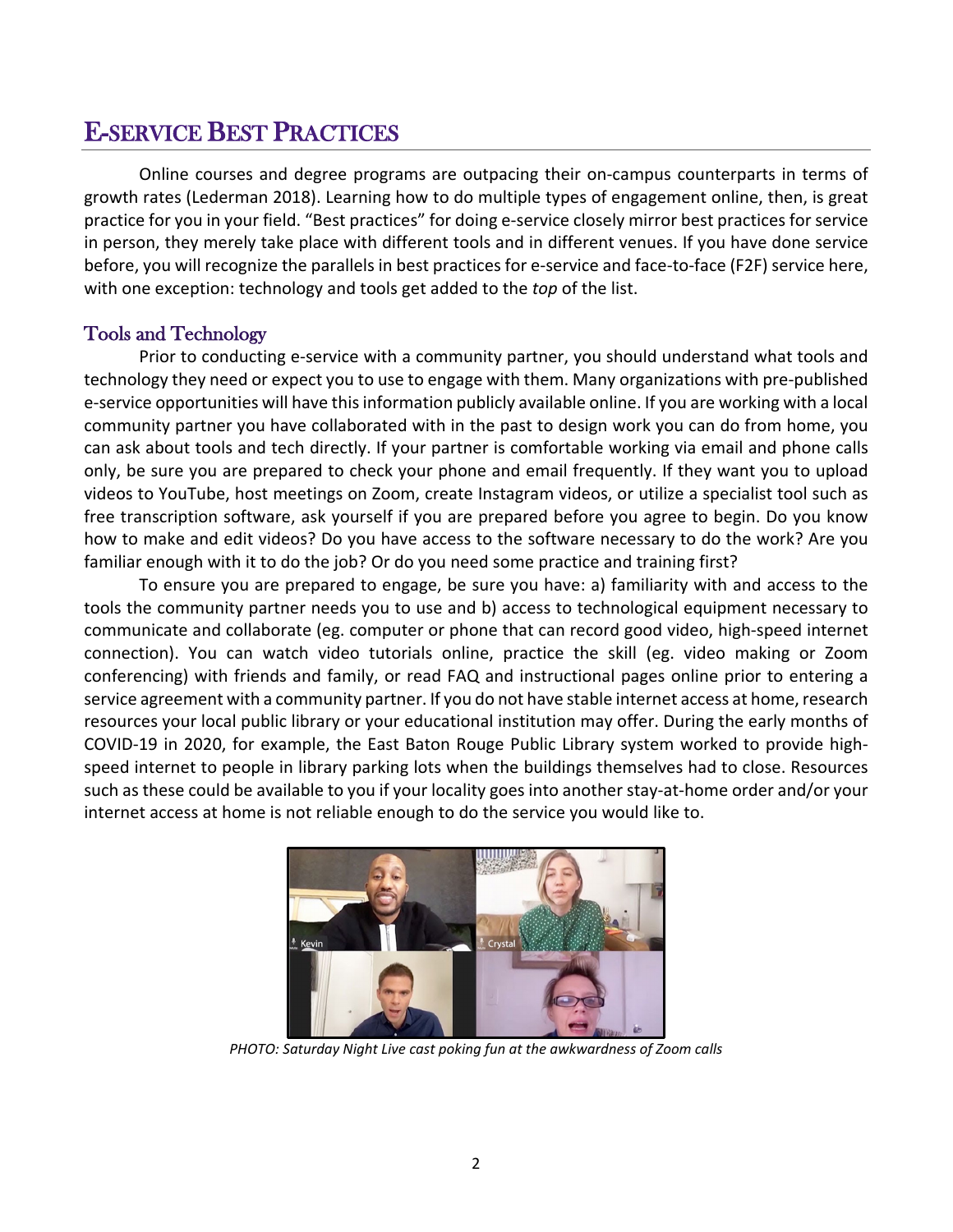#### Service Structure

When approaching a service opportunity, ask yourself some questions: Am I serving a need people in my community or another community have said they want support with? Does it fit with my skill set? How and what can I learn from this about my field, my area of education, the world around me, a social issue, or even myself? Who will be my support system as I embark on this new journey? Ideal service agreements will have the following elements, much like service-learning classes do (Jacoby 2015):

- *Reciprocity*  You and the community partner benefit from the arrangement: it is a "win-win."
- • *Serving a community-identified need*  Community members (not outsiders) articulated the need they are facing and what they want done about it.
- • *Working toward the public good*  Service performed works toward enhancing quality of life, broadly speaking, for the public.
- • *Asset-based*  You are aware of (or seek to learn about) the community's existing strengths and the resources they have historically used to make change rather than focusing solely or primarily on challenges it faces.
- • *Reflective*  You are prepared to critically reflect on the need you are collaboratively addressing with the community partner, the history behind it, and yourself in the process of doing service. You are prepared to grow as a person.

 If these elements are in place, you have a wonderful opportunity in front of you! If they are not, Once you have found the right connection, there is one additional idea to think about: Are the situation. See *CCELL's webpage* for examples of agreements you might use to make sure everyone is on can you work to make them emerge? Or would it be better if you looked for a different partnership? expectations my community partner and I have of one another clear to everyone or do we need a "memorandum of understanding" (MOU)? Many service-learning practitioners utilize MOUs to facilitate shard understanding of mutual expectations. They can be as simple or complex as is needed for the the same page prior to beginning. MOUs may not be necessary, however. For example, with remote service opportunities posted by existing non-profit organizations, where their needs and directions are clearly spelled out online, all their expectations are already limited, clear, and publicly available. You will not need an MOU.



 *high-quality experiences for all involved. PHOTO: In service partnerships, it is paramount to get everyone on the same page to prevent disappointment and to facilitate*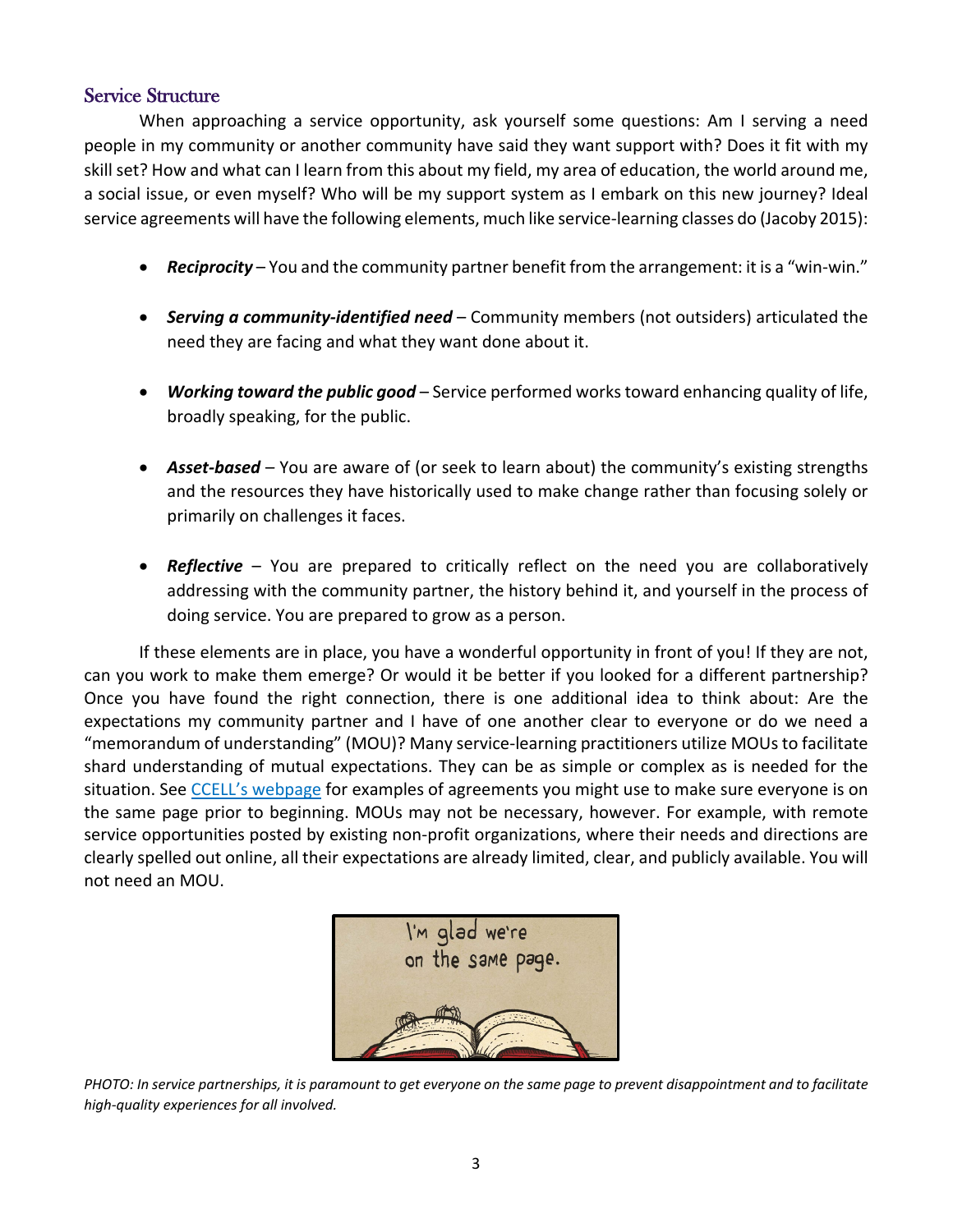#### Communication and Relationship Building

 even if you hit speed bumps along the way. If you are ever feeling confused or frustrated, take time to Relationship-building is a core component of successful service partnerships and, as we all know, communication is key to maintaining healthy relationships. As such, it is a good idea to remember that the work you are doing is not the only moving piece to consider. Every interaction you have with your community partner (email, phone, text, or Zoom call) matters. Bring your best self to the table each time, center yourself before calling, emailing, or communicating. You might even talk to someone in your support network—including the team at LSU CCELL—about the issue you are facing and how best to address it prior to acting.

#### Midpoint check-in

- o How do you think things are going so far?
- o What is working well?
- o What could we change, if possible?

 If you are doing service with an organization with pre-posted opportunities on the web where all the expectations are clear and they need little to no contact from you until the service is complete, you will have less to consider when it comes to relationship-building with individuals. More of your effort will be focused on professional and kind communications. If you are working with a community partner you have developed an individualized plan with, however, you might consider things such as a "midpoint check-in," to see how things are going on their end around the halfway point in your work. It never hurts to check in to see if things need to shift to make the partnership as beneficial to everyone as possible.

 pointed out how when students and/or faculty, who may have little exposure to the group, Another aspect of relationship-building to consider is whether or not you are humanely and skillfully crossing boundaries of difference, if they exist in your partnership. Critical S-L scholars have long neighborhood, or community they are working with, enter into service partnerships, they can sometimes engage in ways that are unintentionally harmful (Cole 2012; Mitchell and Donahue 2009; Mitchell 2008; Hollis 2004). Scholarship suggests these issues can be amplified in online service work because of "online disinhibition," or "a reduction of self-regulation that occurs when communication becomes digital" (Shah et al 2018: 190). Are you working with a community you are a part of or deeply familiar with? If so, you might be better prepared to navigate your communications and relationship-building skillfully. If not, what kind of personal work can you do to ensure you are crossing boundaries of difference (across status positions such as social class, race, ethnicity, country of origin, religion, sexuality, and/or experience contrasts) in ways that facilitate mutual bond-building and avoid unintentional slight or injury?

 Critical scholarship offers great suggestions for doing the latter kind of work. Let's pretend you are working with a non-profit in a neighborhood people in your town inappropriately refer to as a "ghetto." Maybe your parents or friends say things like "thank goodness you are working online rather than going there—that place *isn't safe*." These kinds of statements are deeply impactful. Are you thinking about how they affect you? How they affect the way you view and treat the people you are working with? Are you prepared to unpack all the beliefs and experiences you had before starting? If the answer is yes, you are honing the skill of being a highly engaged and mutually supportive service partner. Here are some tips for doing the work of "unpacking" personal viewpoints and opinions which are shaped by the broader culture you live in: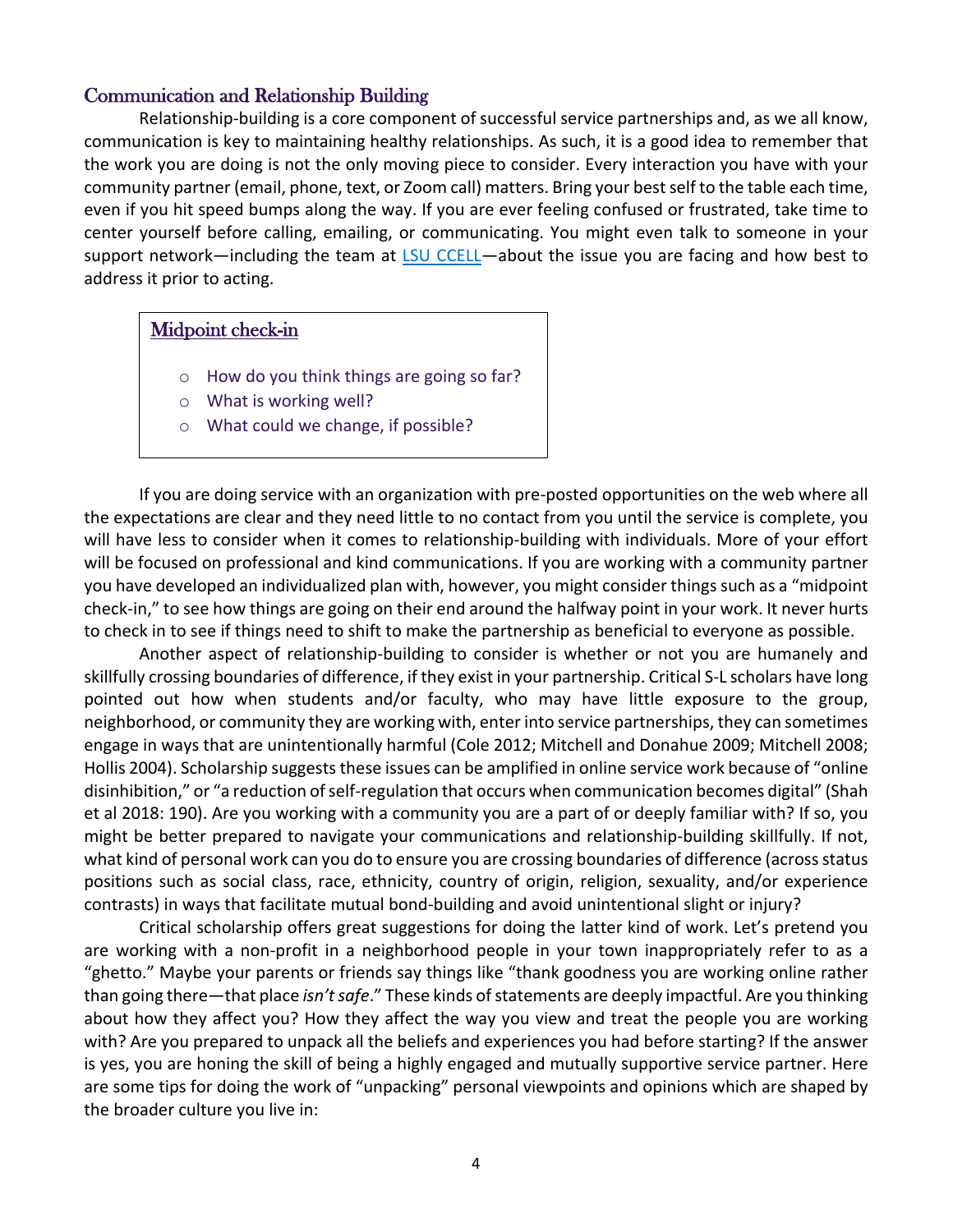- and people you will be working with. Be honest with yourself—that's the only way to ensure you bring your preconceptions to the forefront so you can engage with them critically prior 1. **Utilizing "preflection" exercises**. One simple step to beginning a humane service partnership arrangement is to journal or write in a diary about all the pre-existing beliefs, feelings, and thoughts you have about the community, community partner, social issue, neighborhood, to trying to be of service to others.
- they carry that outsiders do not: How do they, who have lived with the experience they are organizations gone about the task? What is the history of the area? Have outsiders ever tried 2. **Adapting an Asset-Based Community Development (ABCD) model**. Before doing service, spend time identifying the assets and resources community members and community partners have used and continue to use to transform local social and physical environments (Shah et al 2018). Do some historical research about the area. Ask your community partner about the work they've done and the community leaders they know. Think about the assets working to address, see the problem and work to address it? How have other local to intervene in ways that were not helpful? What roadbumps did they encounter that you can avoid?
- 3. **Doing your homework.** Read up on the history of the social issue the organization you are partnering with is working on. Pick up a book on race relations, being an LGBTQIA+ ally, or interfaith coalitions (see Appendix A for a list of resources and suggested readings).

## E-SERVICE OPPORTUNITIES

Plentiful opportunities to serve remotely existed online prior to the COVID-19 pandemic and even more have emerged afterward. If you do not have a local community partner you have been working with who has remote service you can perform, please look to CCELL's online service opportunities document. You can find ways to match your skill set, academic area, career goals, and/or personal passion with a chance to serve alongside community partners all over the globe. You can also examine our Spring 2020 service-learning assignment adaptation document for an idea of how to design a personalized service opportunity. We cannot wait to see what you do. Please reach out to the team at CCELL (ccell@lsu.edu) if you have any questions or need our support.

### **REFERENCES**

Cole, T. 2012. "The White Savior Industrial Complex." *The Atlantic*. http://www.theatlantic.com/international/archive/2012/03/the-white-savior-industrialcomplex/254843/. Accessed June 22, 2020.

Goertzen, B. and J. Greenleaf. 2016. "A Student-Led Approach to eService-Learning: A Case Study on Service Project Effectiveness within a Fieldwork in Leadership Studies Course." *International Journal of Research on Service-Learning and Community Engagement,* 4(1): 119-135.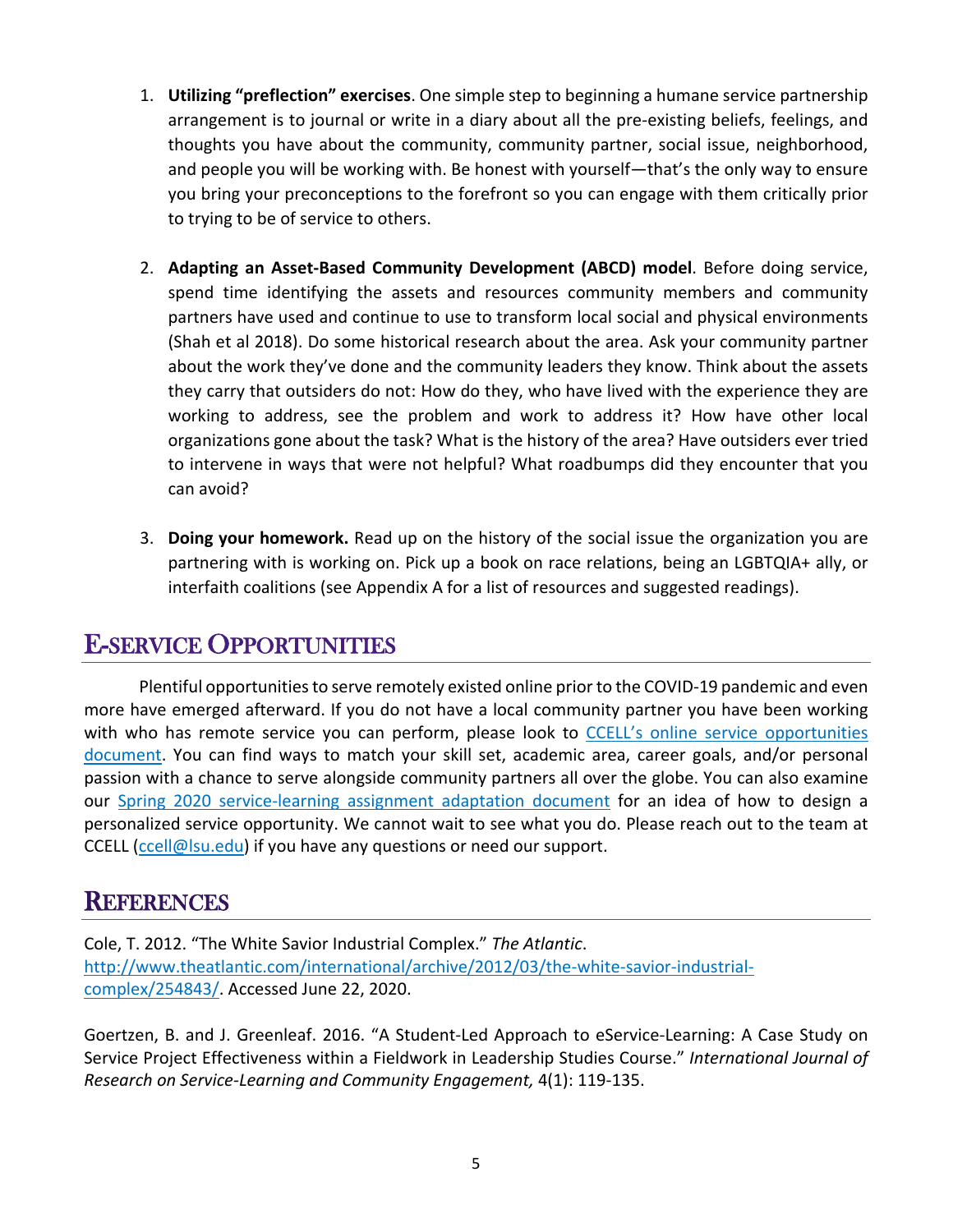Hollis, Shirley A. 2004. "Blaming Me, Blaming You: Assessing Service Learning and Participants' Tendency to Blame the Victim." *Sociological Spectrum* 24 (5): 575–600.

Campus Compact. Jacoby, B. 2015. *Service-Learning Essentials: Questions, Answers, and Lessons Learned*. [Boston.MA:](https://Boston.MA)

Jesse, David. 2020. "Coronavirus: An 'emergency' for Future of Small, Liberal Arts Colleges," March 21, 2020. https://www.usatoday.com/story/news/education/2020/03/21/coronavirus-college-studentsonline-closing-private-liberal-arts/2889546001/. Accessed June 22, 2020.

Lederman, Doug. 2018. "New U.S. Data Show Continued Growth in College Students Studying Online." *Inside Higher Education*. https://www.insidehighered.com/digital-learning/article/2018/01/05/new-usdata-show-continued-growth-college-students-studying. Accessed July 10, 2020.

Leiderman, S., A. Furco, J. Zapf, and M. Goss. 2002. "Building Partnerships With College Campuses:

 Two Models." *Michigan Journal of Community Service Learning* 14 (2): 50–65. Mitchell, T.D. 2008. "Traditional vs. Critical Service-Learning: Engaging the Literature to Differentiate

Mitchell, T.D., and D.M. Donahue. 2009. "'I Do More Service in This Class than I Ever Do at My Site': Paying Attention to the Reflections of Students of Color in Service-Learning." In *The Future of Service-Learning: New Solutions for Sustaining and Improving Practice*, 172–90. Sterling, VA: Stylus Publishing.

Moore, M. G., & Kearsley, G. 2012. *Distance education: A Systems View of Online Learning* (3rd ed.). Belmont, CA: Wadsworth.

 Shah, R.W., J.M. Selting Troester, R. Brooke, L. Gatti, S.L. Thomas, and J. Masterson. 2018. "Fostering e- *Outreach and Engagement (TEST)* 22 (2): 189–222. ABCD: Asset-Based Community Development in Digital Service-Learning." *Journal of Higher Education* 

Waldner, L., McGorry, S. and M. Widener. 2012. "E-Service-Learning: The Evolution of Service-Learning to Engage a Growing Online Student Population." *Journal of Higher Education Outreach & Engagement*, 16(2) 123-150.

## APPENDIX A: RESOURCES AND BOOK SUGGESTIONS

 read or study as a part of your service work. You might find someone who does research on the social challenge you will be addressing, the history of the community you are working alongside, or the have a short conversation with you to help you find ways to better educate yourself. Consider talking to faculty in LSU's: African and African American Studies Program; Women's, Gender, and Sexuality Studies Consider asking an LSU expert for a 30-minute Zoom meeting to help you identify more things you can boundaries of difference you will have to cross, for example. You'd be surprised how many are willing to Program; History Department; School of Social Work; School of Kinesiology; School of Education; or Sociology Department, for example. You could also sign up for a class that helps you learn more about the subject. For advice on finding an individual faculty member to consult with or ask for support, contact CCELL at ccell@lsu.edu.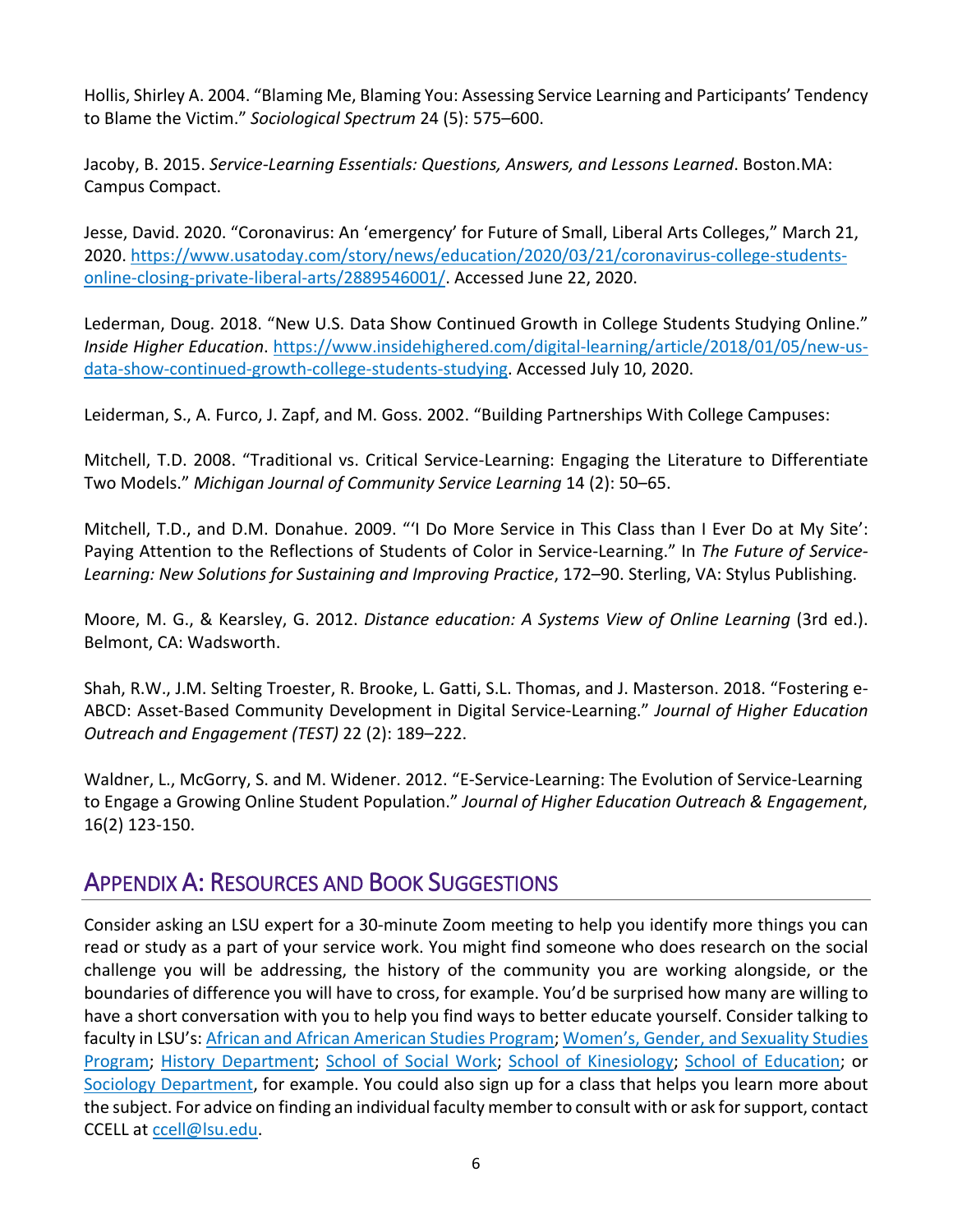Recommended books, readings, and resources:

- • Cavalcante, Andre. 2018. *Struggling for Ordinary: Media and Transgender Belonging in Everyday Life*. NYU Press.
- DiAngelo, Robin. 2019. *White Fragility: Why It's So Hard for White People to Talk About Racism*. Boston: Beacon Press.
- Driskill, Qwo Li, Chris Finley, and Brian Joseph Gilley. 2011. *Queer Indigenous Studies: Critical Interventions in Theory, Politics, and Literature*. University of Arizona Press.
- Free books and resources from Taylor and Francis Publishing on addressing racism and inequality (Click here)
- Hendry, Petra Munro and Jay Edwards. 2008. *Old South Baton Rouge: The Roots of Hope*. Lafayette, LA: ULL Press.
- • James, Winston G. 2005. *Spirited: Affirming the Soul and Black Gay/Lesbian Identity.* Redbone Press.
- Johnson, E. Patrick. 2011. *Sweet Tea: Black Gay Men of the South*. University of North Carolina Press.
- Kendi, Ibrahim X. 2019. *How to Be An Antiracist*. One World Publishers.
- Kendi, Ibrahim X. 2017. *Stamped From the Beginning: The Definitive History of Racist Ideas in America*. Bold Type Books.
- Lee, Erika. 2015. *The Making of Asian America: A History.* NY: Simon & Schuster.
- LSU Office of Multicultural Affairs: LGBTQ+ Project local and national resource pages.
- Martin, Lori Latrice. 2014. *Out of Bounds: Racism and the Black Athlete*. Praeger.
- Mogul, Joey L, Andrea J Ritchie, and Kay Whitlock. 2012. *Queer InJustice: The Crimininalization of LGBT People in the United States*. Beacon Press.
- Ngai, Mai. 2014. *Impossible Subjects: Illegal Aliens and the Making of Modern America.* Princeton University Press.
- Rajunov, Micah and A. Scott Duane. 2019. *Nonbionary: Memoirs of Gender and Identity*. Columbia University Press.
- Rivera, Gabby. 2019*. Juliet Takes a Breath*. Dial Books.
- Rothstein, Richard. 2018. *The Color of Law: A Forgotten History of How Our Government Segregated America.* NY: Liveright. (Also see an NPR interview with Rothstein for an abbreviated discussion of his research findings: https://www.npr.org/2015/05/14/406699264/historian-saysdont-sanitize-how-our-government-created-the-ghettos)
- Takaki, Ronald. 2008. *A Different Mirror: A History of Multicultural America*. Back Bay Books.
- Tatum, Beverly. 2017. *Why Are All the Black Kids Sitting Together in the Cafeteria?: And Other Conversations About Race*. NY: Basic Books.
- Taylor, Jami K., Daniel C. Lewis, and Donald P. Haider-Markel. 2018. *The Remarkable Rise of Transgender Rights*. University of Michigan Press.
- Video on health impacts of food insecurity
- Wolf, Sherry. 2009. *Sexuality & Socialism*. Haymarket Books.